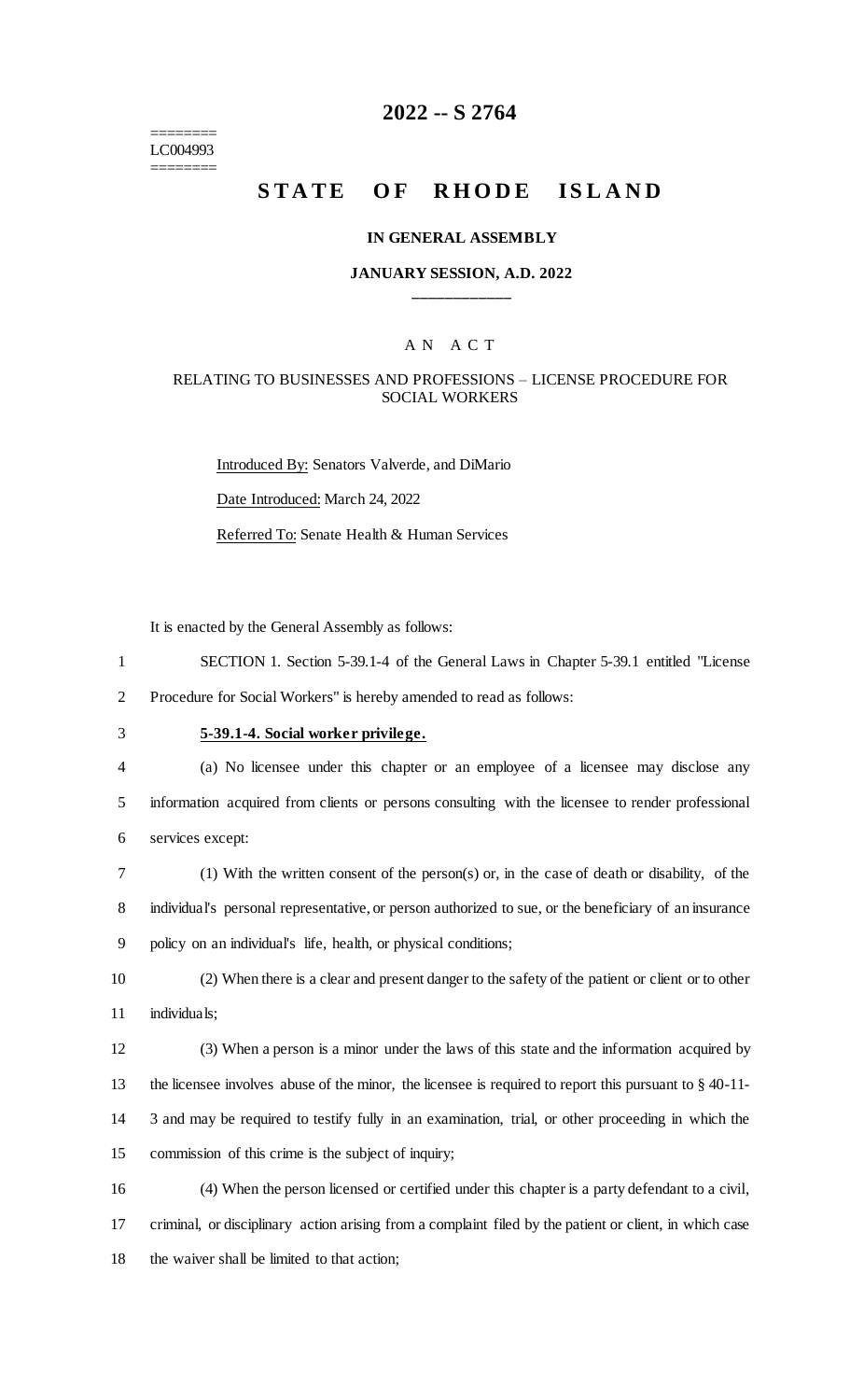(5) When the licensee is called upon to testify in court or administrative hearings concerning the potential for abuse or neglect in foster and adoptive placements; or

 (6) When the licensee is collaborating or consulting with an administrative superior on behalf of the client.

(b) The provisions of this chapter do not apply to the following individuals:

 (1) Qualified members of other professions or occupations engaging in practices similar in nature to clinical social work; provided, that they are authorized by the laws of this state to engage in similar practices, do not represent themselves as a "licensed clinical social worker" or "licensed independent clinical social worker," and do not characterize their practices as clinical social work; (2) Students engaged in doctorate- or master's-level study in a school of social work accredited by the council on social work education; provided, that the students are practicing as part of a supervised course of study and designated by such titles as "social-work intern," "social-13 work trainee," "social-work student," or others clearly indicating training status; or

14 (3) State employees.; or

(4) Individuals who have attained a masters of social work from an accredited college or

 university within the last two (2) years as long as that individual meets all of the following conditions:

### (i) The individual is authorized to take the examination required under title 216-RICR-40-

- 19 05-7, and has not previously failed that examination more than once;
- (ii) The individual performs all such social work services under the direct personal

supervision of a person who holds a valid Rhode Island license as a licensed independent clinical

- social worker pursuant to § 5-39.1-8;
- (iii) The individual is designated or identified as "social-work intern", "social-work
- 24 trainee" or other clearly indicating training status; and
- (iv) The individual does not hold themselves out to the public as any title or description
- which states or implies that the individual is licensed to practice social work in Rhode Island.
- SECTION 2. This act shall take effect upon passage.

======== LC004993 ========